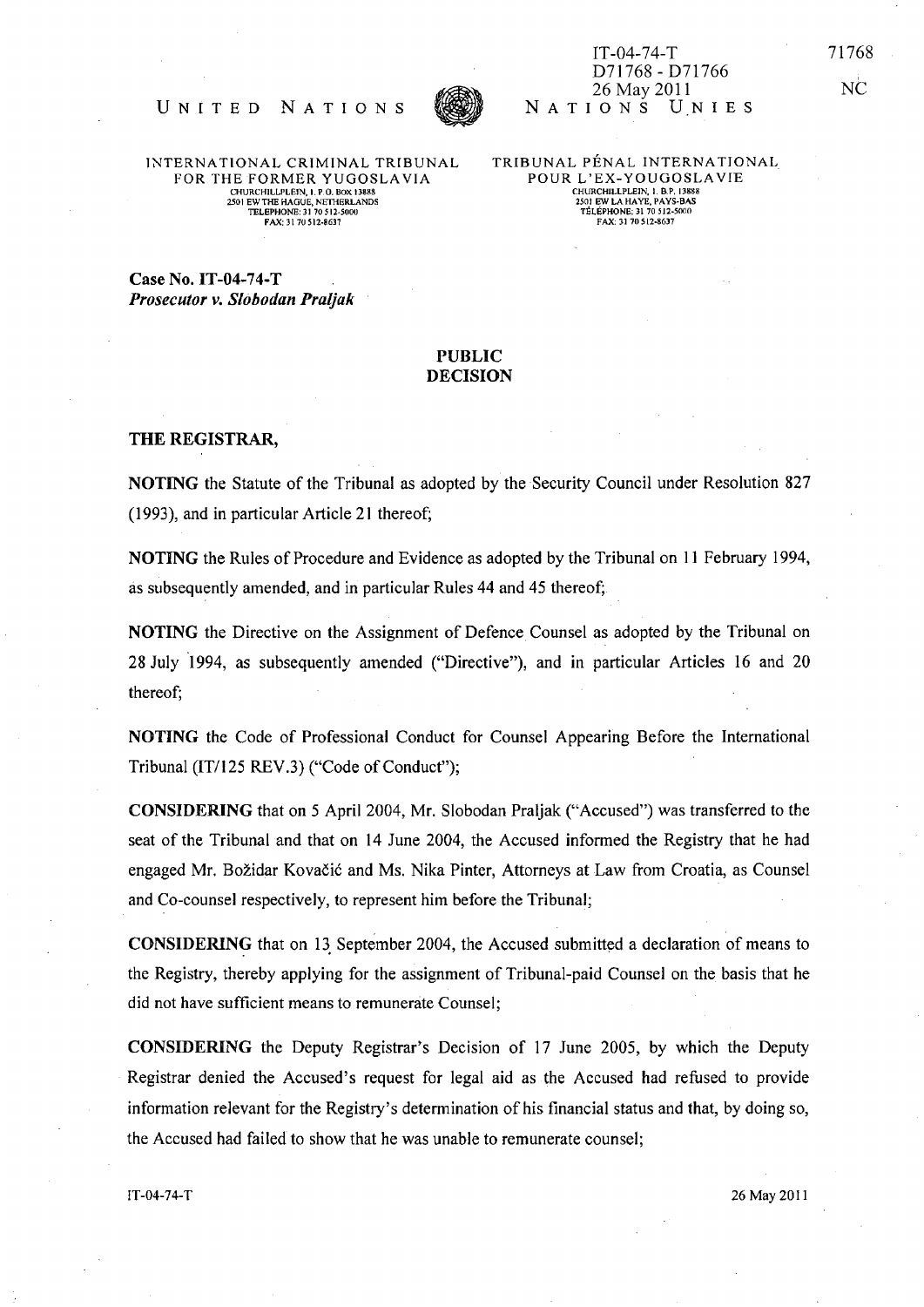CONSIDERING that on 21 September 2005, Trial Chamber I upheld the Deputy Registrar's

Decision of 17 June 2005;

CONSIDERING the "Notice of Slobodan Praljak's Counsel's and Co-counsel"s Withdrawal as Counsel and Co-counsel of Record Based on the Registry's Decision Denying Slobodan Praljak's Rule 45 Request for Legal Assistance in Light of His Inability to Finance His Defence" of 29 September 2005, by which Mr. Kovacic and Ms. Pinter notified the Registrar and the Chamber that the Accused had discontinued their services;

NOTING the Deputy Registrar's Notification of 3 November 2005 of the Accused's election to conduct his own defence pursuant to Rule 45(F) of the Rules;

CONSIDERING the "Request of Slobodan Praljak for the Review of an Opinion of the Registrar of the Tribunal and Request for Assignment of Defence Counsel" of 5 January 2006, and the Registry's reply of 27 January 2006;

CONSIDERING Trial Chamber II's "Decision on Assignment of Defence Counsel" of 15 February 2006 ("Trial Chamber's Decision"), by which the Trial Chamber directed the Registrar to assign Counsel to the Accused in the interest of justice, and ordered the Accused to cooperate with the Registrar in. determining his financial status by providing and substantiating answers to the questions set out in the Annex of the Trial Chamber's Decision;

CONSIDERING that on 16 February 2006, the Accused requested the Registry to assign Mr; Kovacic as his Counsel pursuant to the Trial Chamber's Decision; and that on 19 February 2006, Mr. Kovacic requested the assignment of Ms. Pinter as his Co-counsel;

CONSIDERING that on 6 March 2006, the Registrar assigned Mr. Kovacic as Lead Counsel to the Accused and Ms. Pinter as his Co-counsel;

NOTING that on 11 April 2011, following a request of Mr. Kovacic and the Accused, the Deputy Registrar withdrew the assignment of Mr. Kovačić as Lead Counsel to the Accused, assigned Ms. Pinter as replacement Lead Counsel, and re-assigned Mr. Kovacic as Co-counsel to Ms. Pinter for a temporary period;

NOTING that on 9 May 2011, Ms. Pinter requested (i) the withdrawal of Mr. Kovacic as Cocounsel and his re-assignment as Legal Consultant, and (ii) the assignment of Ms. Nataša Fauveau-Ivanović, Attorney at Law from France, as replacement Co-counsel;